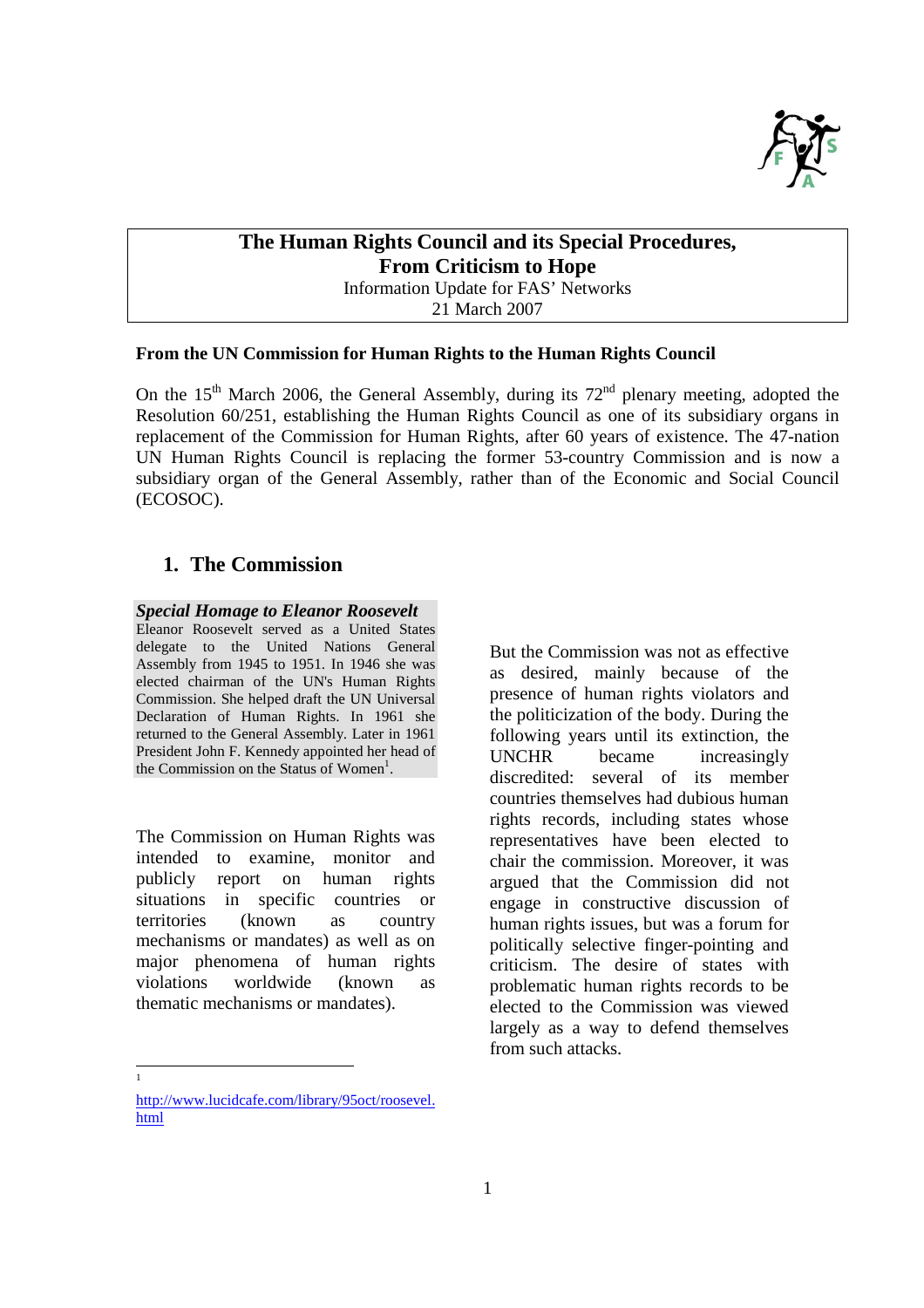

# **2. The Human Rights Council**

Its stated purpose is to address human rights violations. Each member nation of the Council must be approved individually and directly by a majority (96 of 191) of the members of the General Assembly, in a secret ballot. Council members serve a three-year term and the membership is limited to two consecutive terms. All UN members will eventually have rights record reviewed (There will be Periodic Reviews of members and any state accused of systematic human rights violations could be suspended by a twothirds vote of the Assembly.)

## *2.1 Composition*

The Council has the same geographic distribution of seats as the General Assembly. This composition raises the overall percentage of African, East European and Asian members, regions with mixed records on human rights and gives the Organization of Islamic Conference greater influence<sup>2</sup>.

The 47 seats in the Council are distributed among the UN's regional groups as follows: 13 for Africa, 13 for Asia, 6 for Eastern Europe, 8 for Latin America and the Caribbean, and 7 for the Western European and Others Group. The successful candidates among African States are: Algeria, Cameroon, Djibouti, Gabon, Ghana, Mali, Mauritius, Morocco, Nigeria, Senegal, South Africa, Tunisia and Zambia.

# *2.2 Mechanisms*

## *Meetings*

The Council will meet no less than 10 weeks per year in no fewer than three sessions. This is an improvement over the Commission's once a year meeting. The Council also explicitly has the ability to convene special sessions when needed to address urgent situations, with the support of one-third of the Council members. This provision was designed to enable the body to respond quickly to developing human rights crises.

## *Universal Periodic Review (UPR) and Review of Mandates*

Two important processes are in development at the Council at this time:

<sup>&</sup>lt;u>2</u><br><sup>2</sup> From: <u>http://www.state.gov/p/io/rls/rm/71839.htm</u>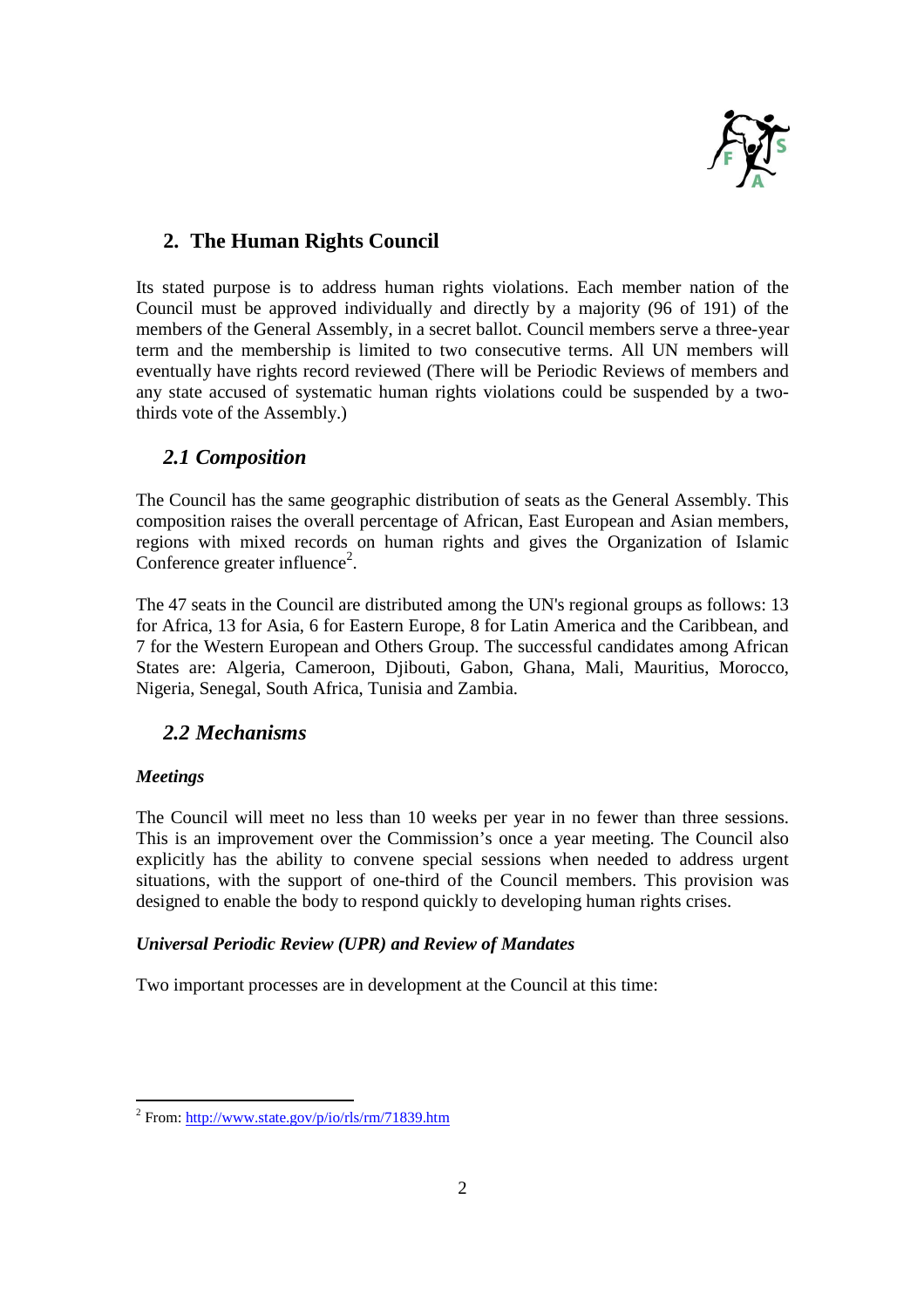

The establishment of a new Universal Periodic Review (UPR) mechanism that will ensure that all 191 Member States of the United Nations, starting with the members of the Council itself, will have their records examined in order to improve human rights conditions worldwide. All states must be held accountable for their shortcomings.

What to hope for regarding the UPR:

- Independent expertise is the best guarantee against the inter State pressures.
- The evaluation must be depoliticized and include in its entirety the existing and "technical" information from the Special Rapporteurs, independent NGOs or other independent mechanisms.
- The evaluation must be public and transparent, another guarantee against arbitrary drifts and undue pressures, so that each State publicly assumes the positions it takes during debates.
- The review of all mandates, mechanisms, functions and responsibilities of the previous commission in order to improve and rationalize them and define other aspects of the Council's work, such as the system of Special Procedures.<sup>3</sup>

#### *Special Procedures of the Human Rights Council*

"Special procedures" is the name given to the various procedures and mechanisms established by the former United Nations Commission on Human Rights and continued by the Human Rights Council to examine, monitor, and report on human rights violations in specific countries or examine global human rights issues. Special procedures can be either individuals (called "Special Rapporteurs", "Special Representatives" or "Independent Experts") who are leading experts in a particular area of human rights, or working groups usually composed of five members.

<sup>-</sup><sup>3</sup> The General Assembly decided that the Council should undertake a universal periodic review, based on objective and reliable information, of the fulfilment by each State of its human rights obligations and commitments in a manner which ensured universality of coverage and equal treatment with respect to all States. The resolution said the review should be a cooperative mechanism, based on an interactive dialogue, with the full involvement of the country concerned and with consideration given to its capacity-building needs. The Council was asked to develop the modalities and necessary time allocation for the Universal Periodic Review mechanism within one year after the holding of its first session in June 2006.

In resolution 60/251, the General Assembly also decided that the Council should assume, review and, where necessary, improve and rationalize all mandates, mechanisms, functions and responsibilities of the Commission on Human Rights in order to maintain a system of Special Procedures, Expert Advice and a Complaints Procedure. It said the Council should complete this review within one year. The Special Procedures include the Special Rapporteurs, Independent Experts, Working Groups and other bodies. The Expert Advice Body will replace the Sub-Commission for the Promotion and Protection of Human Rights, which held its last session last year. And the Complaints Procedure will replace the so-called 1503 procedures under which situations of violations of human rights are reviewed behind closed doors. From: http://www.ohchr.org/english/press/hrc/kit/HRC06001E.FINAL.pdf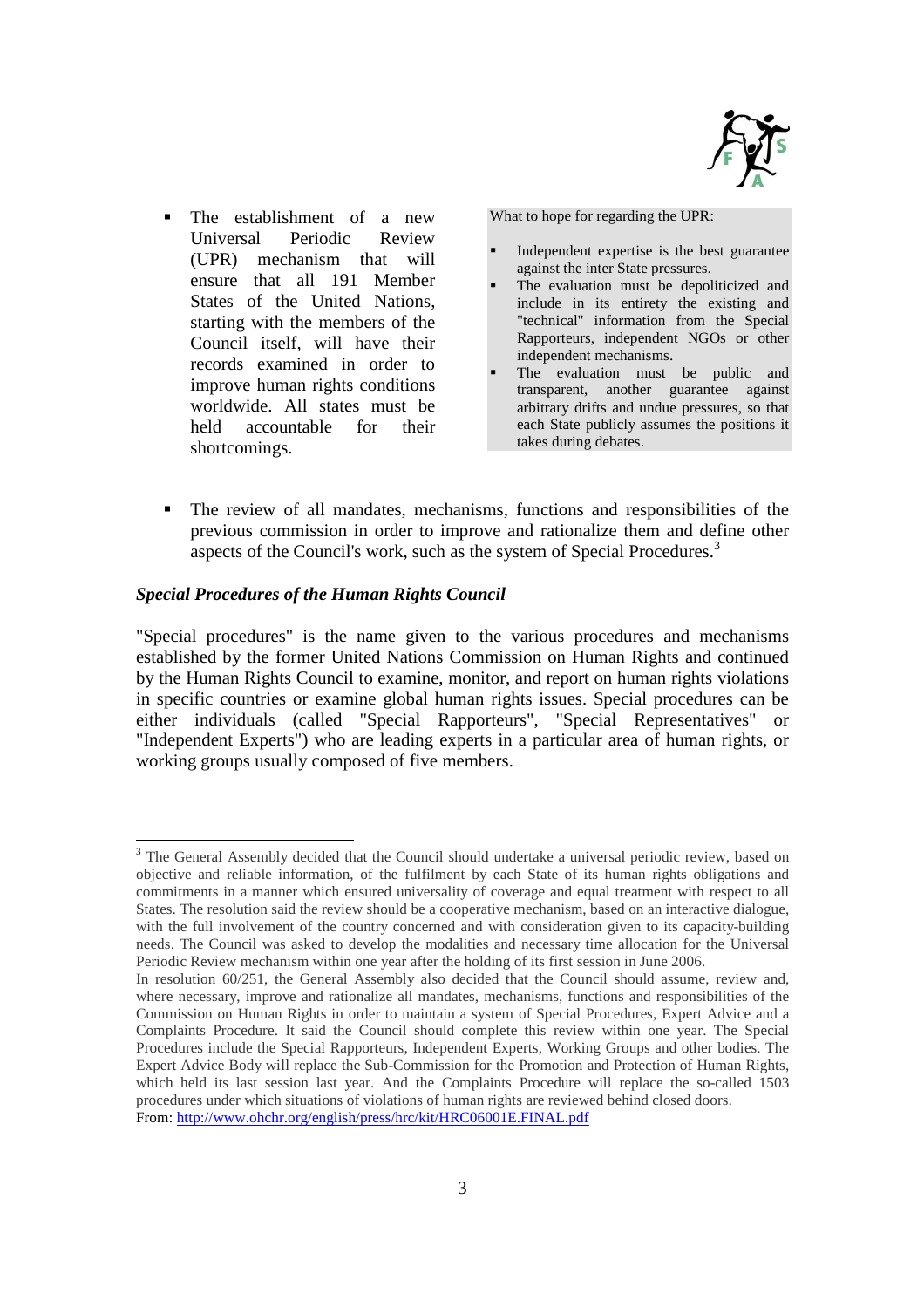

Various activities can be undertaken by special procedures, including responding to individual complaints, conducting studies, providing advice on technical cooperation, and engaging in promotional activities. The special mechanisms are categorised according to thematic mandates and country mandates.<sup>4</sup>

### *Special Rapporteur and Thematic and Country Mandates*

Special Rapporteur is a title given to individuals who bear a specific mandate from the former UN Commission on Human Rights to investigate, monitor and recommend solutions to human rights problems. They are also called "Special Procedures". Appointed by the UN Secretary General, these experts are "of high moral character and recognized competence in the field of human rights." They act independently of governments. They do not receive any financial compensation for their work, but they receive personnel and logistical support from the Office of the United Nations High Commissioner for Human Rights<sup>5</sup>. Some of these experts are called Special Representatives or Independent Experts. Special Rapporteurs often conduct fact-finding missions to countries to investigate allegations of human rights violations. They can only visit countries that have agreed to invite them.

Aside from fact-finding missions, Rapporteurs regularly assess and verify complaints from alleged victims of human rights violations. Once a complaint is verified as legitimate, an urgent letter or appeal is sent to the government that has allegedly committed the violation.

Currently, there are 37 Special Rapporteurs, Special Representatives and Independent Experts. Following are the Special Rapporteurs regarding Africa and gender issues:

#### *Country mandates for Africa*

- Burundi Akich Okola, Independent Expert on Human Rights (2005-2006)
- Democratic Republic of the Congo Titinga Frédéric Pacere, Independent Expert on human rights (2005-2006)
- Liberia Charlotte Abaka, Independent Expert on human rights (2003-2006)
- Somalia Ghanim Alnajjar, Independent Expert on human rights (2005-2006)
- Sudan Sima Samar, Special Rapporteur on human rights (2005-2006)

*Thematic mandates related to gender* 

<sup>-</sup><sup>4</sup> For more information on the special procedures: For more information on the special procedures:

http://www.ohchr.org/english/bodies/chr/special/index.htm and http://www.ishr.ch/hrm/council/<br><sup>5</sup> The Human Pickts Council is separate and distinct from the OHCHP, However, the Council v

The Human Rights Council is separate and distinct from the OHCHR. However, the Council will rely - as did the Commission - on the OHCHR to do the actual fieldwork needed to protect and promote human rights around the world.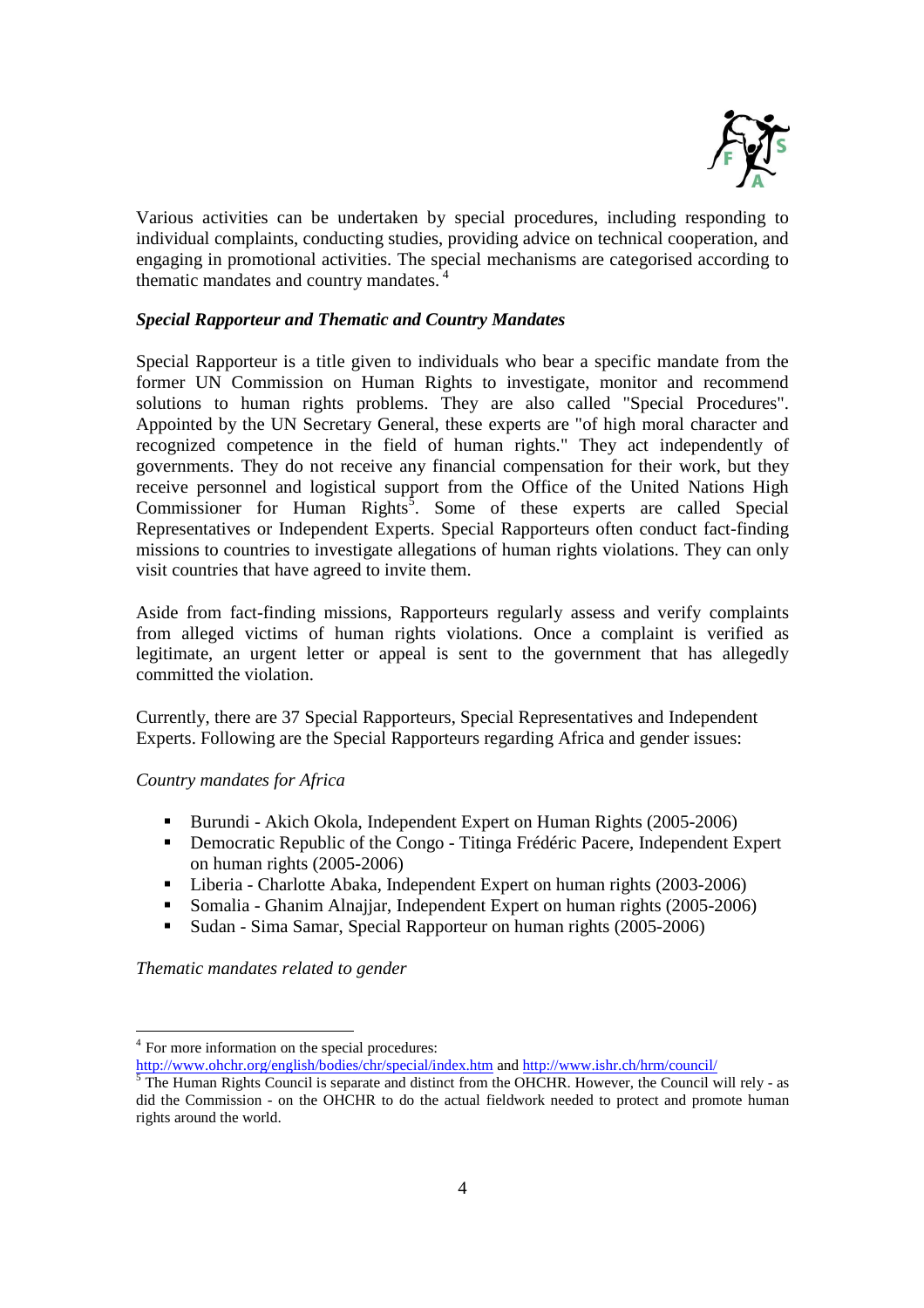

Violence against Women - Yakin Ertürk (2003-2006)

## *2.3 Role and place of NGOs in HRC*

The GA resolution provides for the participation of and consultation of observers, which includes NGOs. However, some questions already raised by NGOs include: What role will NGOs play in the universal periodic review? How will NGO networking and interaction be affected by three separate sessions, rather than one main session? What role should NGOs have in the Council's review of the Commission's special procedures? How can communication be improved between the secretariat and  $NGOs?^6$ 

### *Recommendations for NGOs*

NGOs must actively engage in the election process and the development of the Council's procedures. They must advocate for the best of the Commission to be retained and strengthened – its standard-setting, special procedures, complaints procedure, and the "robust presence of civil society". They must constructively engage with the Council in creating procedures that will best protect against politicisation, most effectively scrutinise State practice, and improve on the implementation of international human rights instruments.

After participating in its creation, NGOs remain unclear about the role they will play in the Human Rights Council. They hope to retain at least the same level of active participation they enjoyed with the Human Rights Commission, and ensure NGO involvement at the various steps of the newly-created Universal Periodic Review process. As the Council now holds no less than three sessions a year, NGOs with smaller budgets, particularly those from developing countries, will encounter problems with maintaining a presence in Geneva<sup>7</sup>.

## *Conclusion*

"However, the success of the Council is not assured. Many States appear determined to ensure that the Council that emerges from the institution-building processes is as weak and ineffectual as possible. These developments may have long-term consequences for the participation of civil society in the work of the Council and its mechanisms."

NGOs should be "focusing on enhancing their capacity to participate in the work of the Council and contribute to and shape its institution-building processes by providing

The Article from Human Rights Features: "The Human Rights Council, Will it turn norms into reality?" http://www.hrdc.net/sahrdc/hrfeatures/HRF139.htm

<sup>7</sup> http://www.globalpolicy.org/ngos/ngo-un/hrcindex.htm